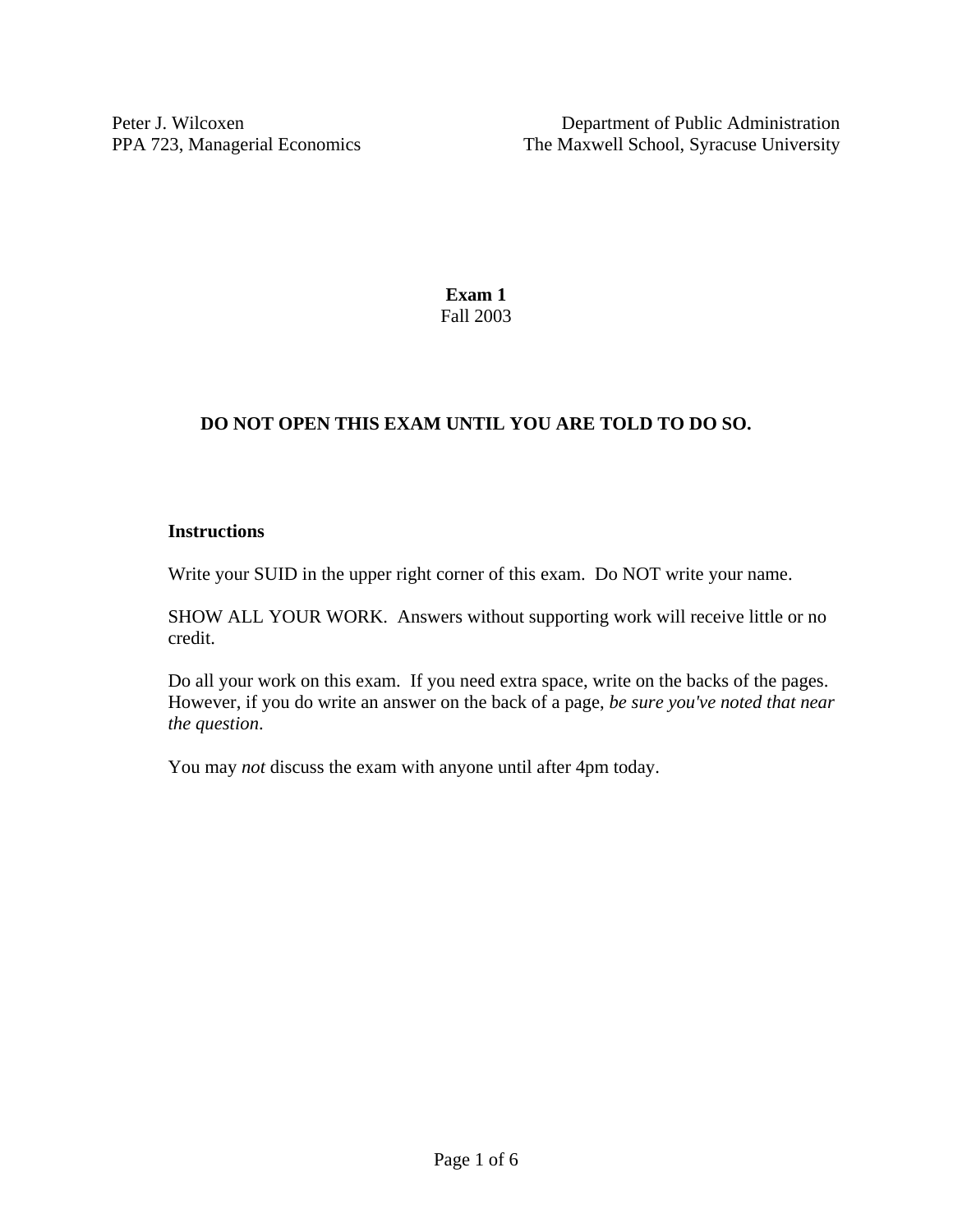## **Part 1**

Suppose that a rent control law is in force in a particular neighborhood. The law limits the rent on a two-bedroom apartment to no more than \$1,000 per month. The following equations give the monthly demand and supply of apartments in the form of willingness to pay by renters and the willingness to accept by landlords:

$$
W2P = 8000 - 8Q
$$
  

$$
W2A = 2Q
$$

(a) Determine the number of apartments that will be on the market *with the rent control law in effect*. What will be the values of W2P and W2A at this quantity? Illustrate your answer with a carefully labeled diagram. *Please note: a rent control law does not place any restrictions on the quantity of apartments demanded or supplied: it only limits the price that can be charged.*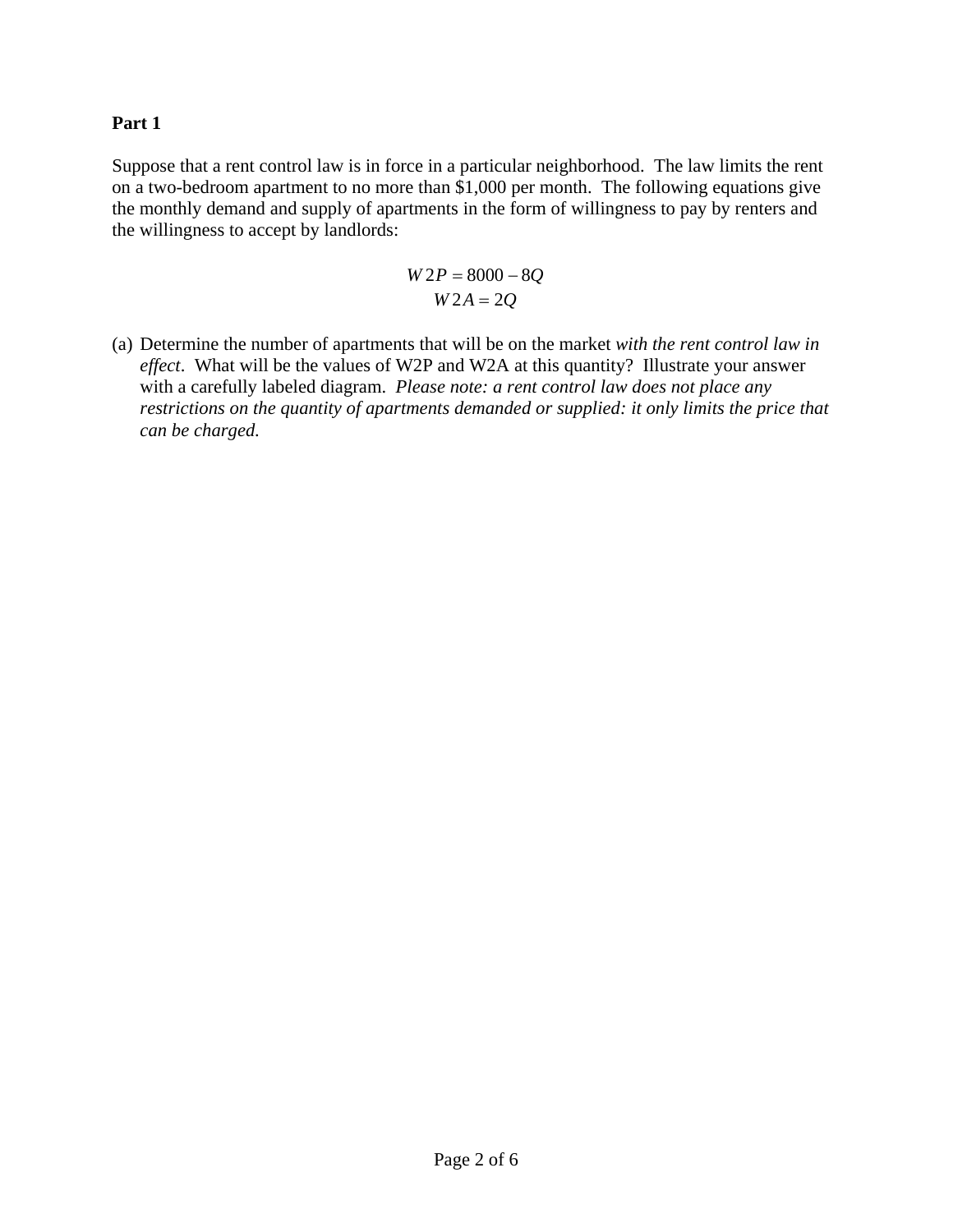(b) What would the price and quantity of apartments be if the rent control were *eliminated*? Draw a diagram showing the new situation. Also, use the results from this section plus that from part (a) to calculate the elasticities of demand and supply.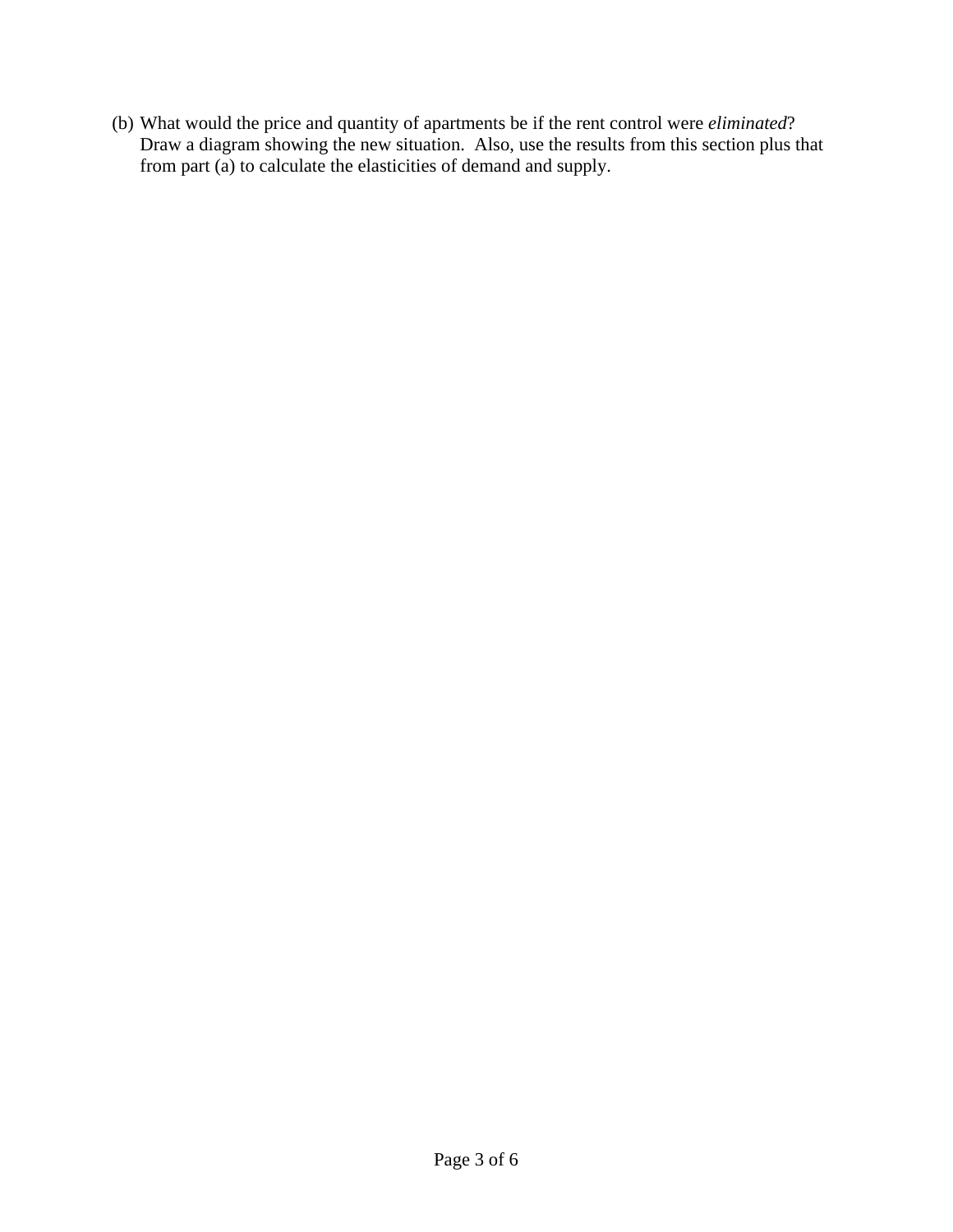(c) Now draw a clearly labeled third diagram showing the changes in consumer and producer surplus that would result from elimination of rent control. Calculate the numerical values of the change in each surplus. Who gains and who loses from eliminating rent control? Explain.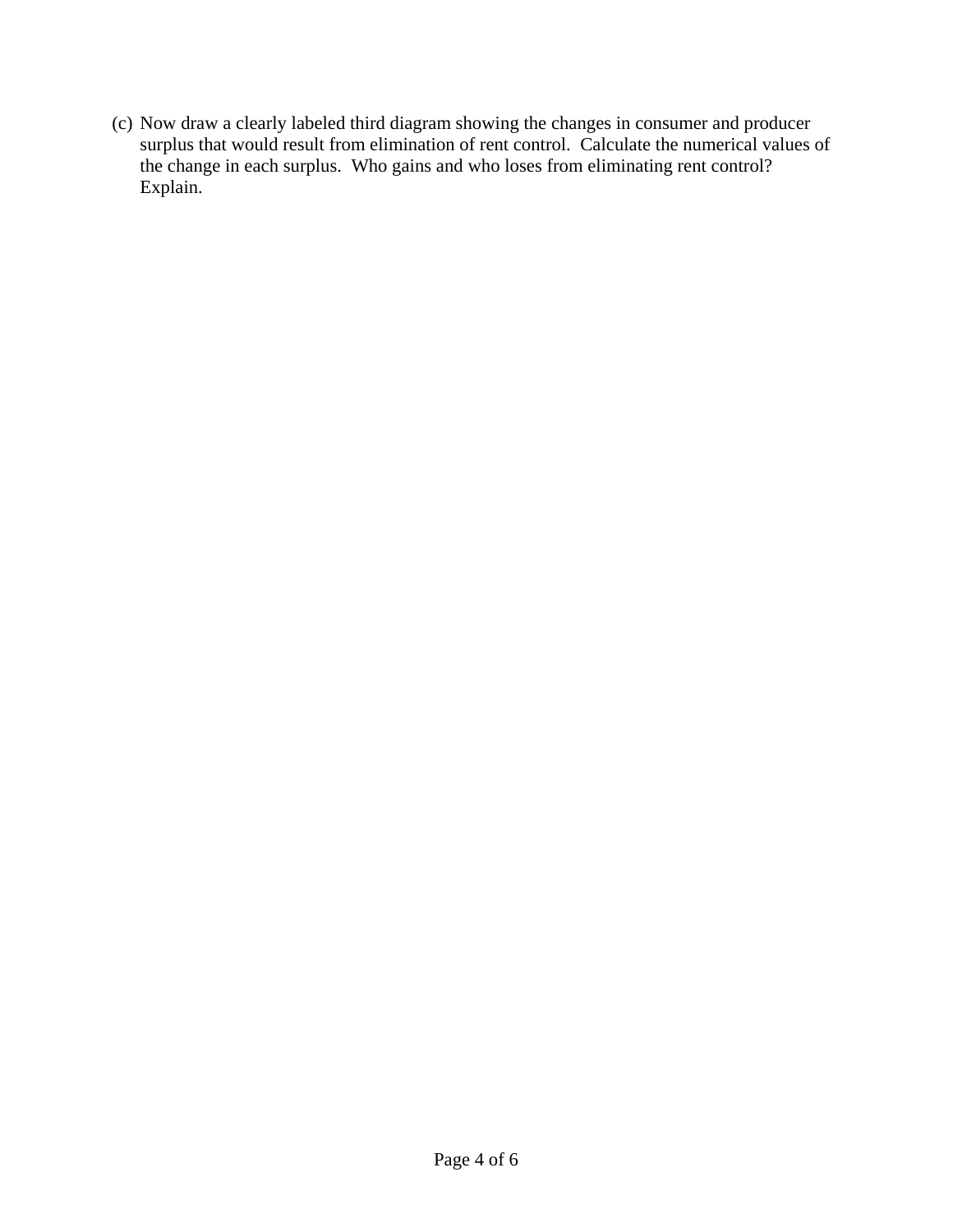## **Part 2**

A government facing a \$70 million budget deficit is looking for new sources of revenue. It has hired a consultant who has come up with two proposals:

- A new \$10 tax on sales of good A. Currently, good A sells for \$100 and 10 million units are purchased in the government's jurisdiction every year. Good A's elasticity of demand is -4.0.
- A new \$20 tax on sales of good B. Good B now sells for \$100 and 5 million units are purchased every year. Good B's elasticity of demand is -1.0.

The supply of both goods is perfectly elastic. The government is going to implement one tax or the other but not both. The consultant claims the two taxes are equally good. He argues that it doesn't matter which tax is adopted because both will raise \$100 million: \$10 times 10 million units for good A or \$20 times 5 million units for good B. You've been called in to review the consultant's conclusion and to make the final decision.

(a) Explain why the consultant is wrong about the taxes being equally good. Calculate the actual revenue that would be raised by each tax and discuss which tax, if any, would satisfy the need for \$70 million of revenue. Also, is revenue the only thing that should be considered in choosing between the taxes?